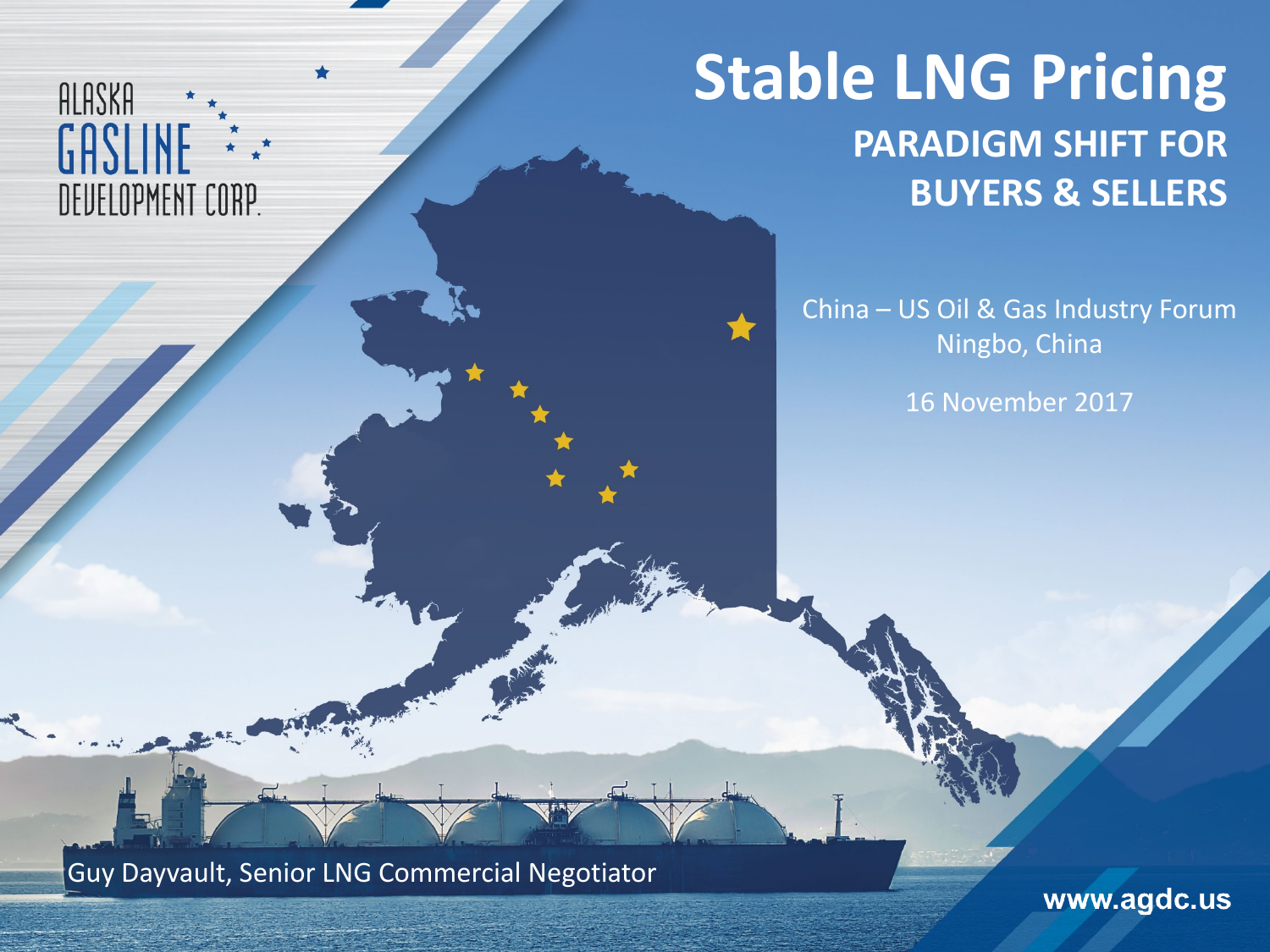### **VOLATILE LNG PRICES HURT CUSTOMERS**





Copyright of Royal Dutch Shell plc

February 20, 2017

- Gas Consumers suffer from volatility.
- LNG industry can reduce long-term price volatility.
- Stable LNG prices will lead to natural gas market growth.

*LNG price volatility is difficult for global gas consumers.*

11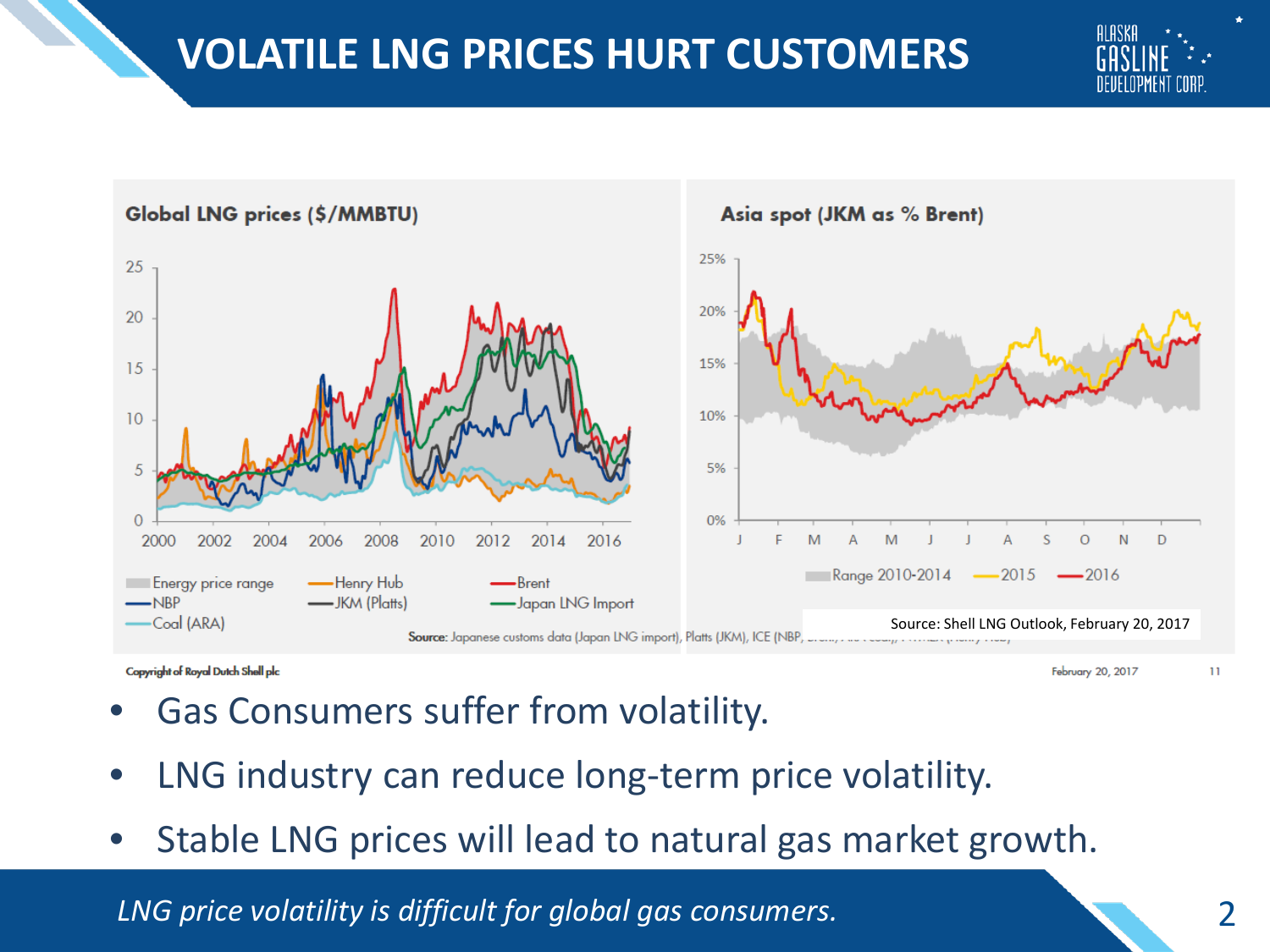

- **LNG is capital intensive.**
- **Majority of cost is infrastructure.**
- **Any cost-escalation is limited in magnitude.**
- **Long-term service life for liquefaction plants and related infrastructure** (over 40 years in Indonesia, Brunei, Algeria, UAE, Alaska).
- **Low risk technology:**
	- Natural gas treatment, pipelines, and liquefaction.
- **Feed gas supply can be stabilized:**
	- **Proven supplies or known production economics can** provide the foundation for stable feed gas cost.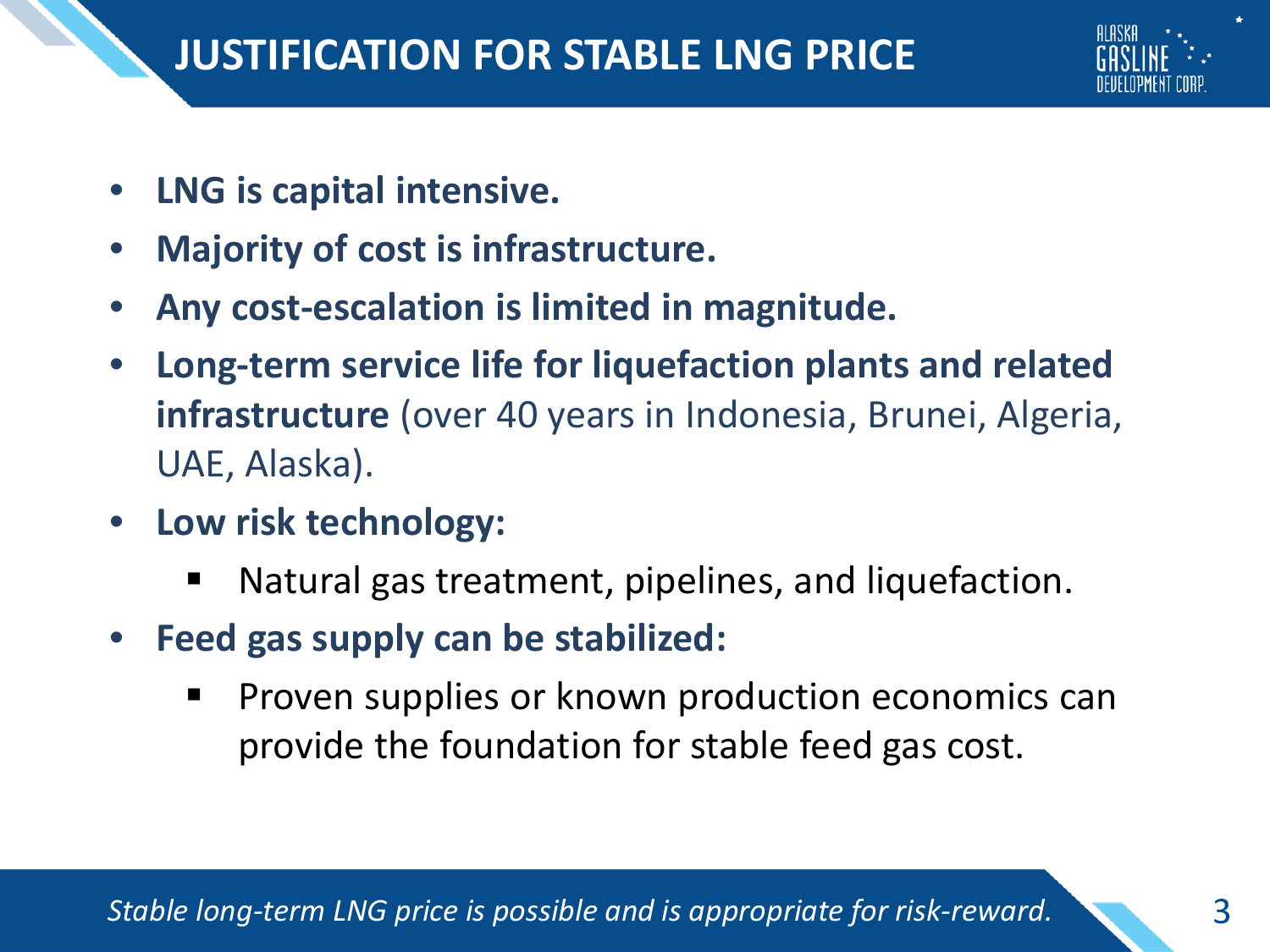### **REQUIREMENTS FOR STABLE GAS & LNG PRICE**



- **Large, reliable, dedicated, available natural gas reserves.**
- **Natural gas supply that can have fixed or pre-set price**.
- **Eliminate the volatility of spot energy prices.**
- **Long-term competitive supply contracts** secure good deals:

| <b>For LNG Buyer</b>                                  | <b>For LNG Seller</b>                                           |
|-------------------------------------------------------|-----------------------------------------------------------------|
| Stable LNG price for many years for<br>gas customers. | Reliable cash flow for long-term<br>project financing.          |
| Stable pre-set LNG shipping fuel cost.                | Reliable customer relationship<br>supports stable LNG purchase. |
| Helps plan for market growth.                         |                                                                 |
| Eliminates volatility of energy costs.                | Supports important infrastructure<br>investment.                |

*Win-Win commitments underpin stable gas supply and price.*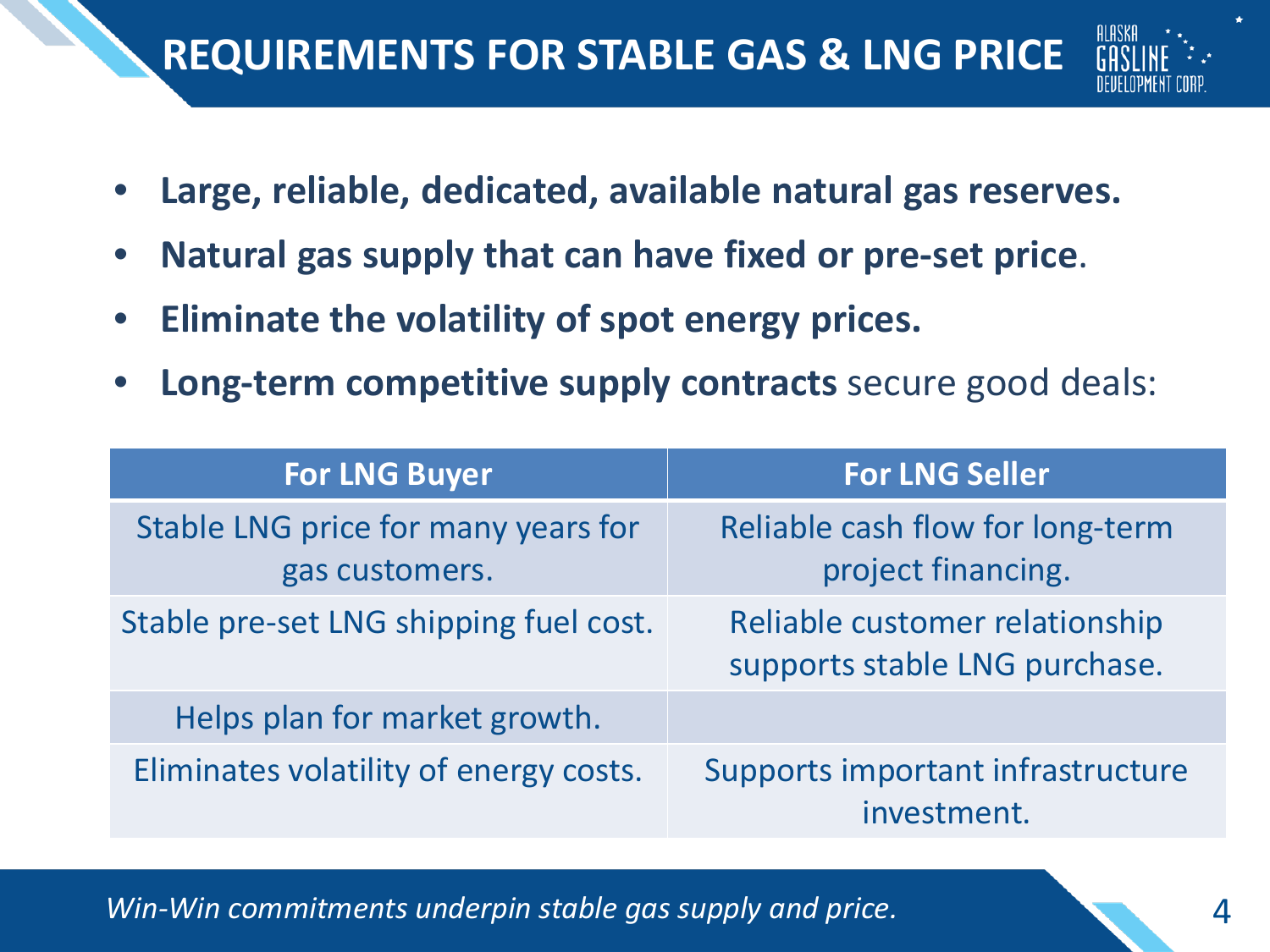#### **CHINA LNG SUPPLY GAP BIGGER POST-2026**





**Alaska LNG In-service**

Source: Global NatGas Advisors, October 2017

- Projected supply-demand gap in 2026 and beyond.
- Stable priced LNG can be part of the solution.

*Global supply is sufficient now to secure long-term price certainty.*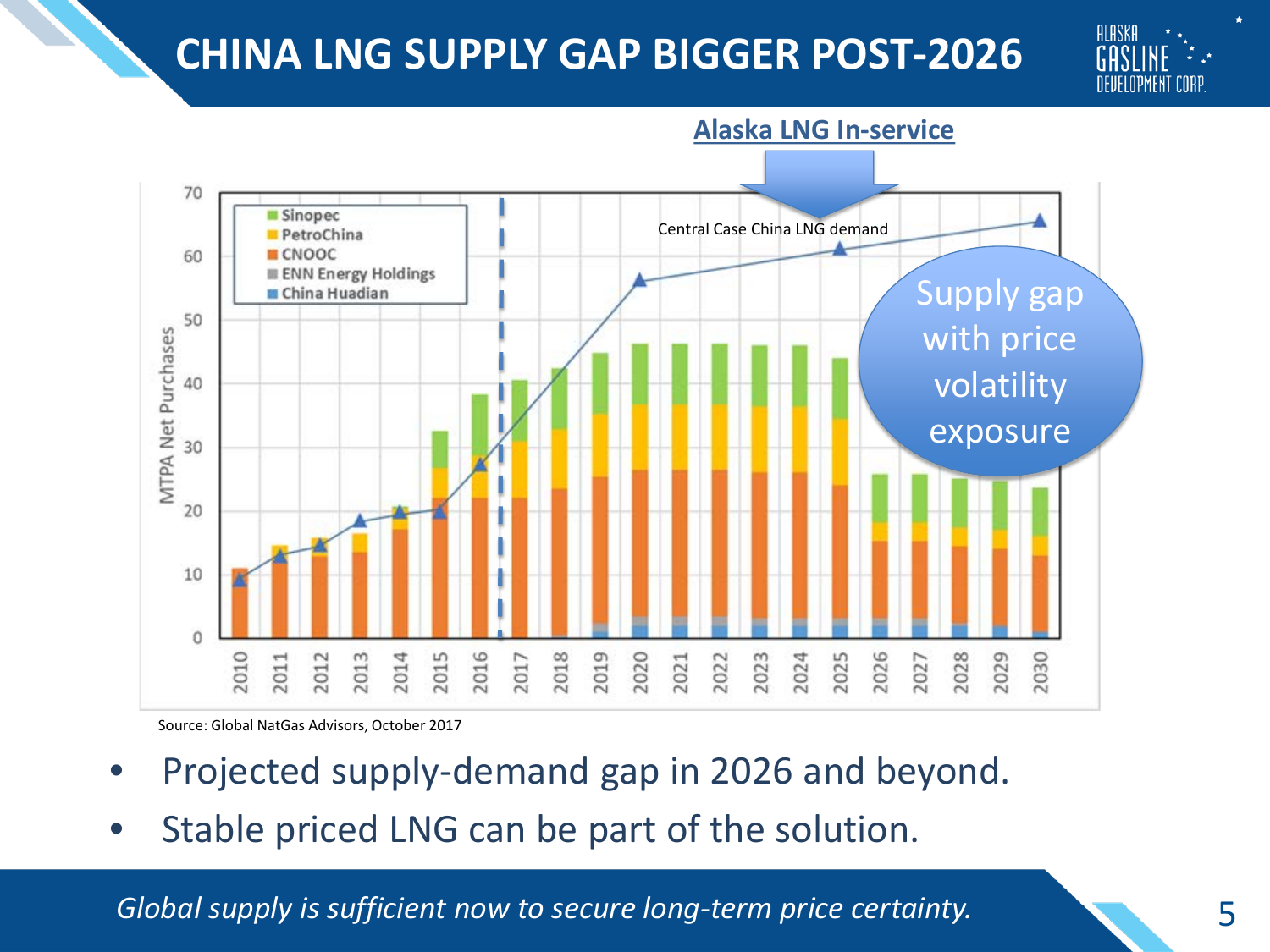# **ENERGY IS PRIMARY DRIVER OF GDP GROWTH**

- 
- **Fluctuating energy costs** aggravate unstable economic growth.
- **Predictable Natural gas price** will increase global use of natural gas and result in cleaner air.
- **Natural gas storage** either geologically underground in vapor form or above-ground in LNG form provides clean backup energy to renewables such as solar and wind power.
- **Imported LNG provides both:** 
	- Cryogenic storage resupply in times of ultra-high demand through spot purchases, and
	- Long-term stable price-setting competitive natural gas supply to keep pipeline delivered natural gas fairly priced.